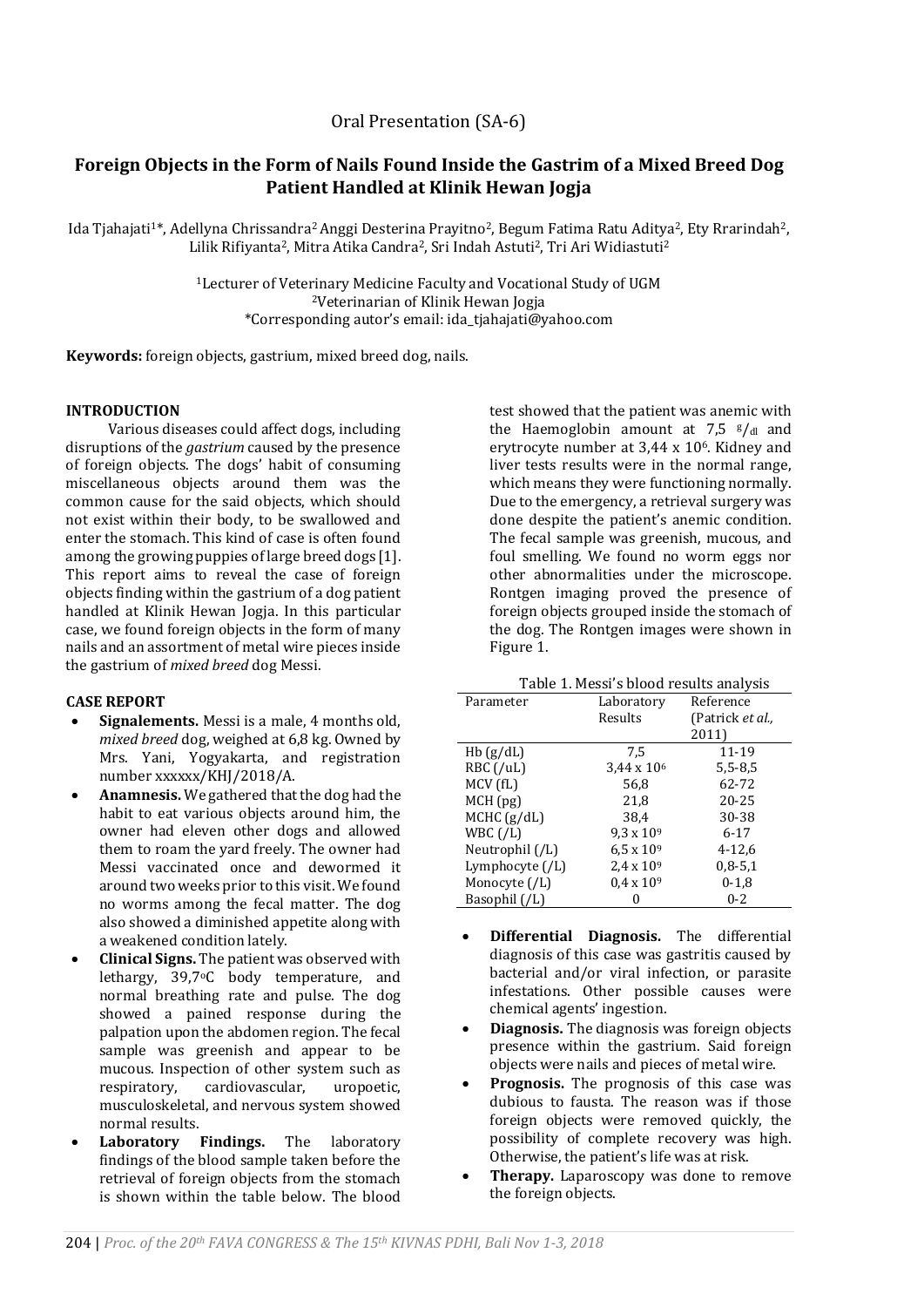

Figure 1. Rontgen image of Messi's gastrium

#### **DISCUSSION**

Based on the anamnesis, physical examination, and Rontgen imaging, the dog was diagnosed with foreign objects presence within its gastrium, so a surgery was needed to remove said objects. After the surgery, many nails and metal wire pieces were found inside the gastrium. The nails and metal wire pieces retrieved from the patient's stomach are shown in Figure 2 until Figure 5. Foreign objects ingestion is often observed among growing puppies, especially large dog breeds, considering their habit to eat miscellaneous things around them [3,4].



Figure 2. Photograph of nail surgery from Messi's dog gastrium



Figure 3. Photograph of taking nails and other foreign objects from Messi's dog gastrium



Figure 4. Several nails retrieved from Messi's dog gastrium

After the successful retrieval of nails and metal wire pieces, Messi was given a post-surgery treatment according to the standard operating procedure (Figure 6). Following the treatment, the patient was declared healthy after being hospitalized for around 8 days, proven by a good appetite, good condition of the post-operative suture, and the generally happy mood.

This case showed that there is a high possibility for dogs to swallow random objects that they normally shouldn't. Continuous education should be given to pet owners and clients so they could be aware of such risks and that they should actively care and prevent their pets from eating random objects [3,1].